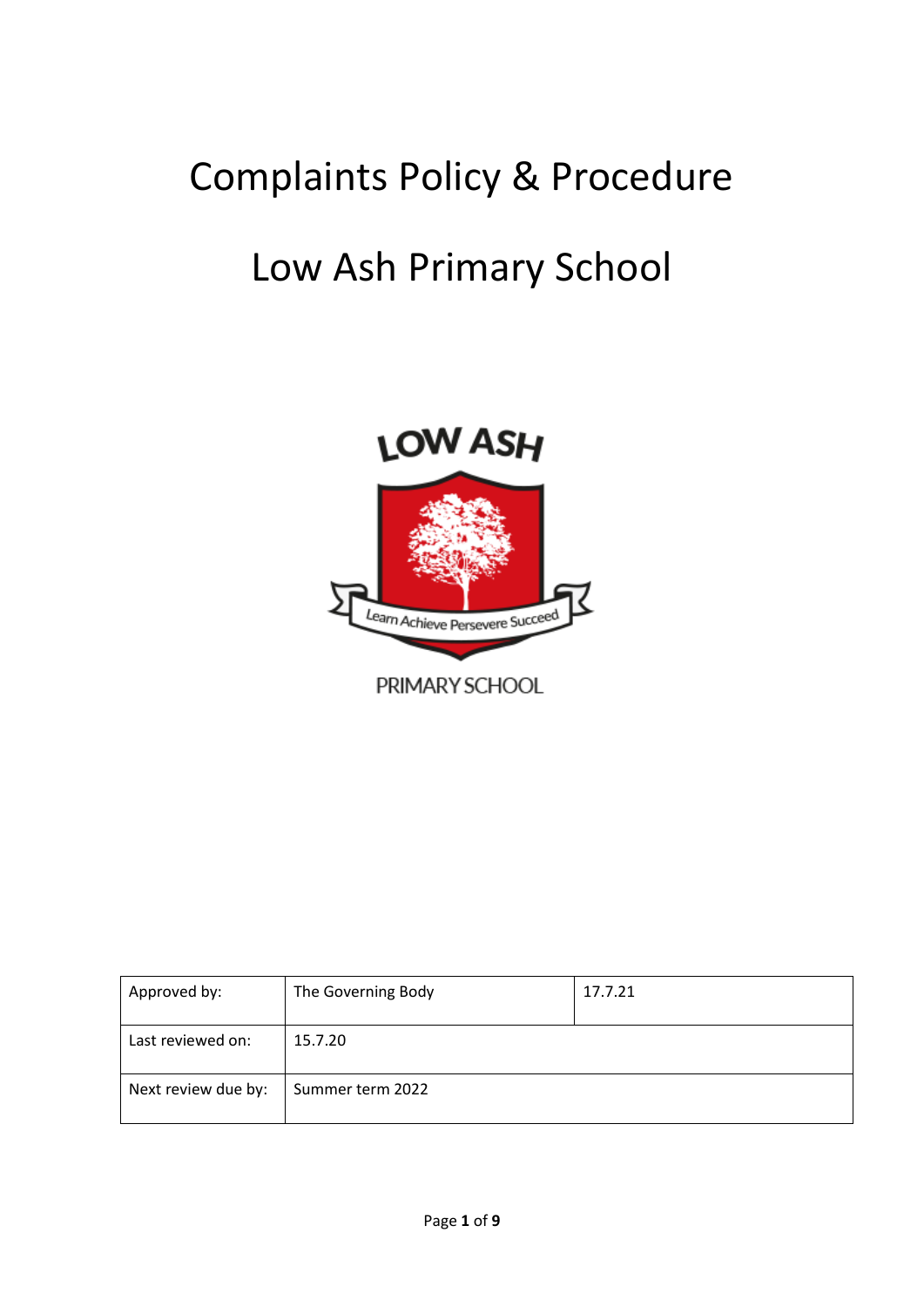### **Rationale**

Low Ash Primary School wishes to maintain positive working relationships with all stakeholders, including parents and carers, and seeks to avoid or resolve any cause for complaint at an early stage informally. Where a parent or carer wishes to make a complaint, the procedure in this policy describes how this can be done.

Information about the roles of the Local Government Ombudsman (LGO) and OFSTED in dealing with complaints, and the types of compliant they can investigate, is included as an appendix to this policy (Appendix 1)

#### **What kind of complaints?**

The procedure is used to resolve complaints about the way the school is run or about the way a school policy has been implemented. Most of these complaints are about decisions which affect a particular pupil or pupils.

Allegations of abuse are not dealt with under the complaints procedure. These should be reported directly to the Co-Headteachers or Designated Safeguarding Lead Person (Inclusion Leader) who will follow safeguarding and child protection procedures for investigating allegations of abuse.

Where the allegation of abuse is directed personally against the Co-Headteachers and not with regard to school policy, then in this case it should be referred direct to the Chair of Governors

#### **Who can complain and when?**

Parents/carers of pupils currently or recently at Low Ash Primary School

*Note: Complaints must be presented within three months of the action or matter of complaint.*

## **1. Governing Body representation**

The Governing Body will appoint an appropriate committee to deal with any complaints as they arise. The committee will consist of a minimum of two and a maximum of three members of the Governing Body. The appointed committee will have fully delegated powers to investigate and make decisions about the complaint that has been referred to it. Staff Governors are not eligible to sit on the committee. The Chair of the committee will be determined at the time of the complaint, since some governors may not be able to serve on the particular committee due to prior involvement in the case.

Minutes of the Committee should be confidential and refer to the person making the complaint, the pupil, or anyone else involved by initials rather than by name.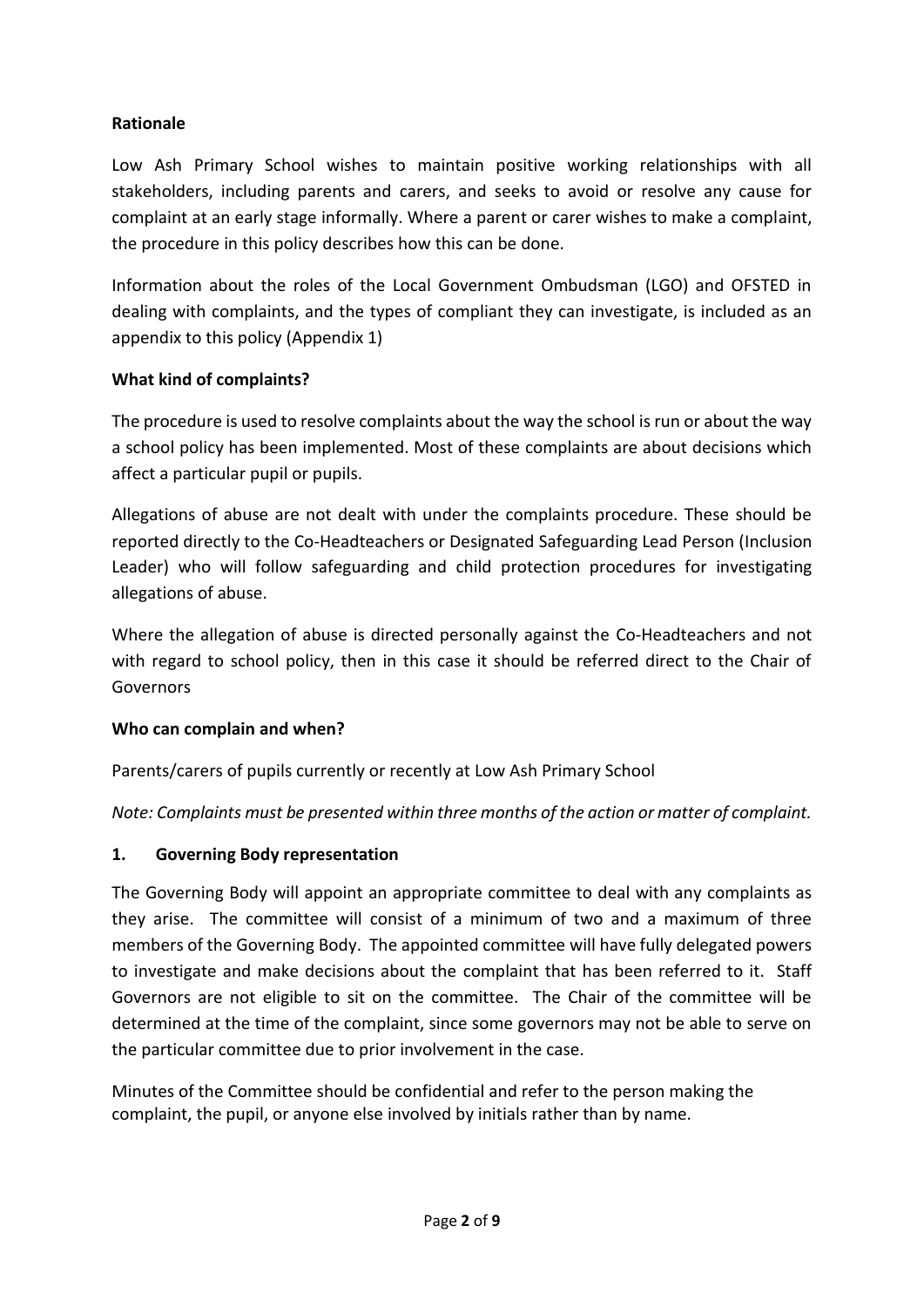### **Complaints procedure process**

The process is based on three stages. The **first stage** involves trying to resolve the matter informally and as quickly as possible with the class teacher or Key Stage Leader. Only if the complainant is dissatisfied with the outcome or the matter cannot be resolved by this individual should the matter be referred to the **second stage**, which is to the Co-Headteachers in writing. If the complainant is still not satisfied then a written complaint should be made to the Chair of Governors - **stage three**.

Where the complaint is initially sent to the Chair of Governors, he/she should refer the matter to the Co-Headteachers for it to be dealt with under stages one and two of this procedure.

#### **Exceptions:**

There are three exceptions to the procedure above.

- 1. A complaint may appear to be sufficiently serious that it should be referred straight through to stages two or three.
- 2. A complaint may clearly relate to breaches of discipline by a staff member, in which case this procedure would not apply.
- 3. Where the complaint is directed personally against the Co-Headteachers and not with regard to school policy, then in this case it should be referred direct to the Chair of **Governors**

#### **First Stage**

This stage involves the parent/carer being given the opportunity to discuss their concerns informally, first with the class teacher and/or the Key Stage Leader, Inclusion Leader or a Senior Leadership Team member and MUST be tried first.

If a concern/ complaint is raised at the school office or comes in via the office email, the parent will be asked first to complete a form to establish what the complaint is about, so that it can then be directed to the appropriate member of staff.

In many cases parents/carers concerns and complaints are resolved at this early part of the complaints procedure.

If the concern remains unresolved by the member of staff involved or their Key Stage Leader, the staff member should inform the parent/carer that they may make a written complaint to the Co-Headteachers (Second Stage).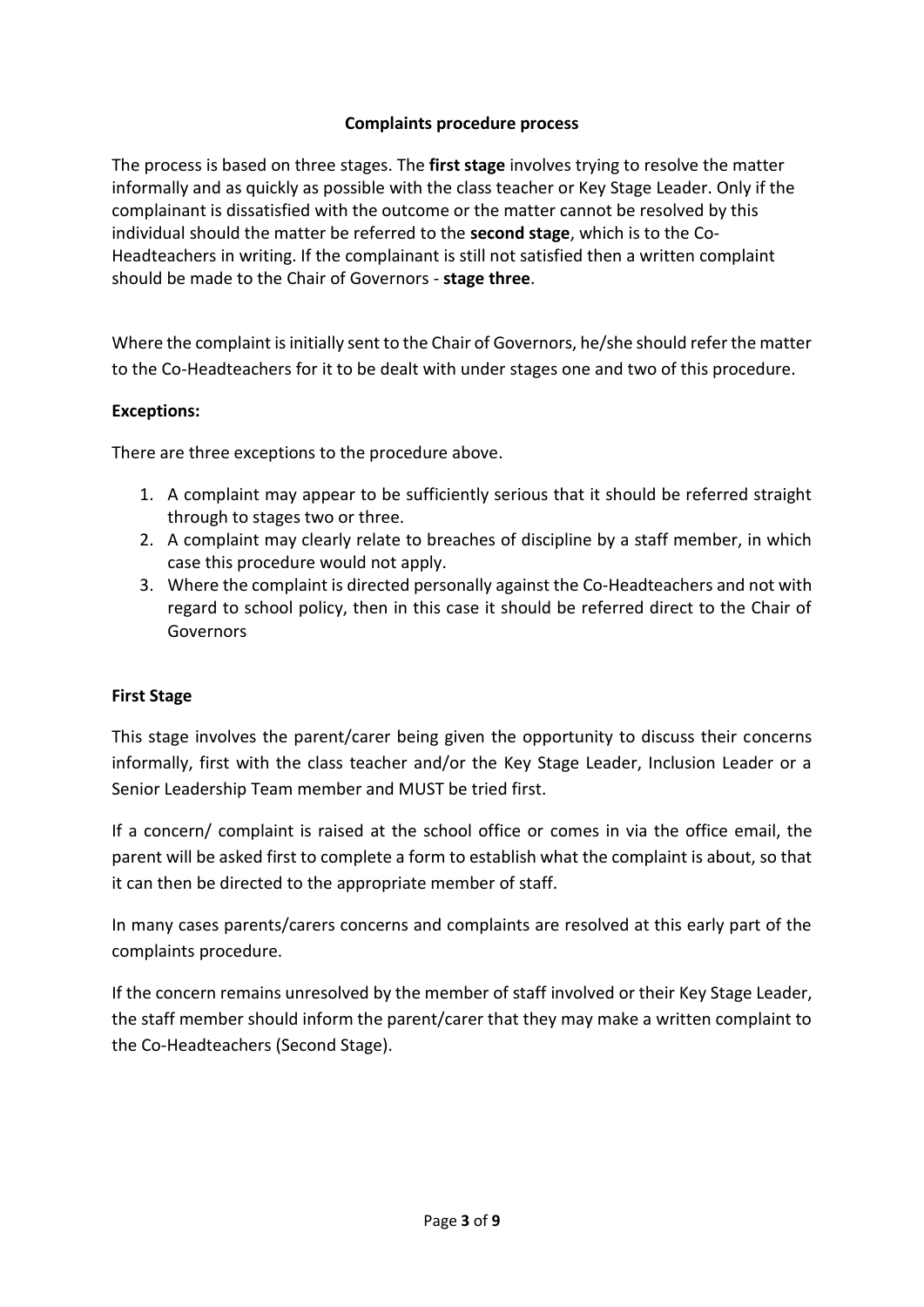### **Second Stage**

On receiving the written complaint, the Co-Headteachers should

- a) obtain any further details of the complaint,
- b) discuss the complaint with any member of staff involved,
- c) where a complaint concerns a pupil, that pupil should normally be spoken to with an appropriate adult present if necessary. (An appropriate adult is one who is considered able to remain objective and impartial, yet trusted by the pupil and their parent/carer),
- d) ensure written records are kept of all meetings, telephone discussions and any other relevant documents,
- e) consider all the facts and reach a conclusion,
- f) write to the person making the complaint giving a full explanation of the decision, the reasons for it and, where appropriate, what action the school proposes to take.
- g) The letter should inform the parent/carer that if they are not satisfied with the outcome they may complain to the Chair of the Governing Body, within 10 school days in writing.

#### **Third Stage**

On receipt of a written complaint to the Chair of Governors the Chair of Governors will take one of the two courses of action identified below:-

- a) He/she may review the complaint and school response and respond accordingly to the parent/carer within 10 school days, this could include trying to resolve the matter informally or more formally. (If the Chair of Governors has had some prior involvement in this case then he/she should ask the vice-chair to undertake this role). If the parent/carer is still not satisfied, then within 10 school days, he/she should inform the Chair of Governors, who should immediately pass the complaint and all relevant information onto the Governing Body Complaints Committee within ten school days (see below – formal stage).
- b) Alternatively the Chair of Governors may decide to refer the complaint straight to the Governing Body Complaints Committee (see below – formal stage). The Chair of Governors will inform parents/carers that the matter has been passed to the Complaints Committee.

If any Governor has had any prior involvement in this case, then they should not be a member of this complaints committee.

#### **2. Complaints Committee - Formal Stage**

The Complaints Committee of the Governing Body deals with any complaint which has reached this formal stage

This involves 1. Receiving the complaint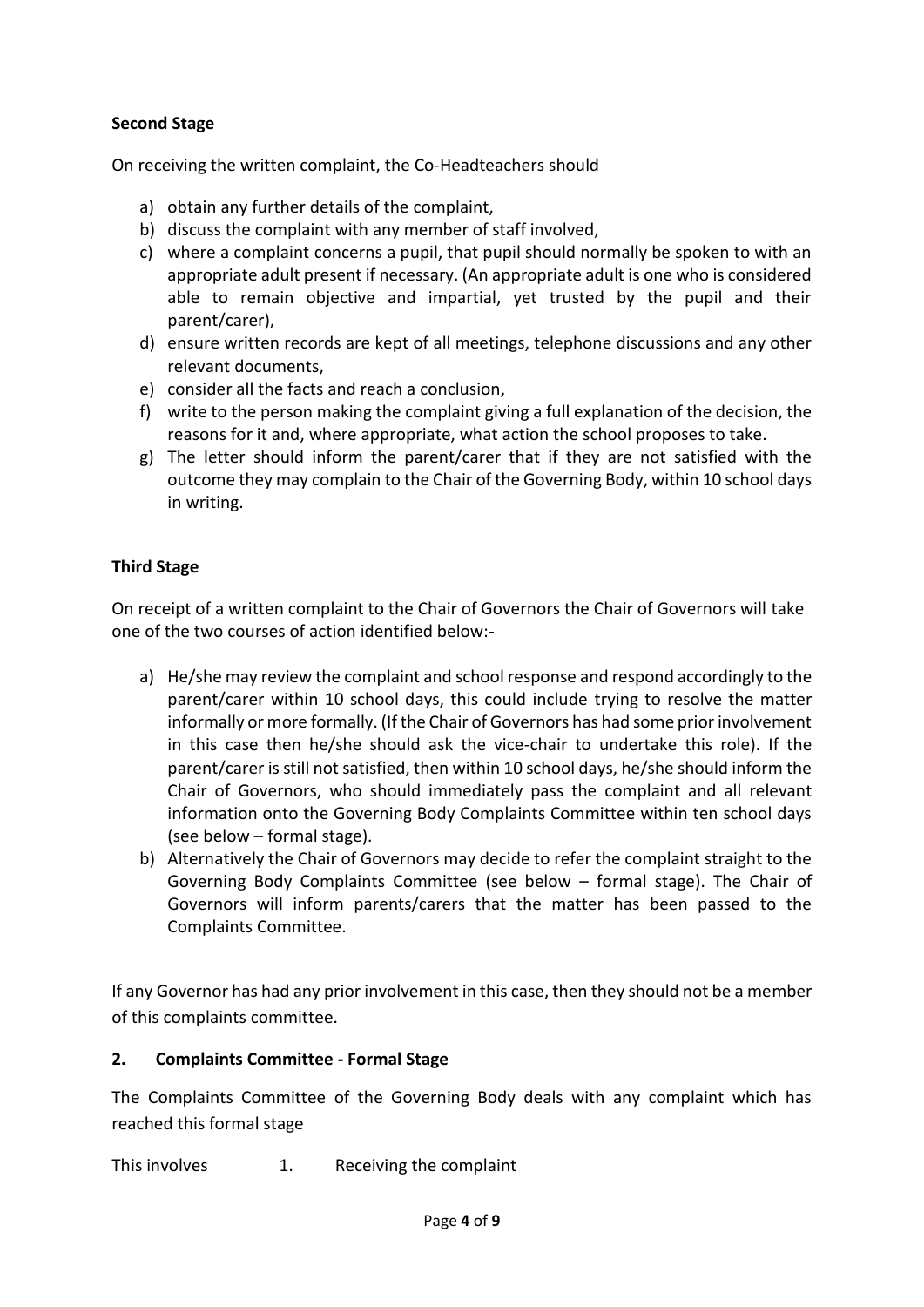- 2. Investigating the complaint
- 3. Making a decision on the complaint
- 4. Reporting the decision of the Complaints Committee to the Governing Body.

#### **1. Receiving the complaint**

- a) The Committee will meet as soon as possible after the complaint is received to agree what needs to be done and draw up a timetable for doing it.
- b) The Chair of the Complaints Committee should write to the person making the complaint to:
	- i. Explain that the Committee is now dealing with the complaint
	- ii. Confirm that the Committee has received a copy of the written complaint
	- iii. Set out what appears to be the nature of the complaint and to invite the complainant to send any further written information about the complaint
	- iv. Set out the Committee's timescale for dealing with the complaint
	- v. Invite the person making the complaint to meet the Committee to give full details of their complaint and inform them they may be accompanied by a friend or representative
	- vi. Set a reasonable deadline for reply by the person making the complaint, and make it clear that if there is no response by this deadline the Committee will proceed on the basis of the information it already has.
- c) If the person making the complaint accepts the invitation to meet the Committee, arrangements should be mode to make this as easy as possible. The Committee may wish to consider the most appropriate time and place for the meeting to take place and whether other facilities such as providing an interpreter would be helpful.
- d) The Committee should also write to the person(s) involved in the complaint informing him/her of the complaint and explaining that they will be given the opportunity to give their version of events.

The purpose of all the above is to find out precisely what the complaint is about and to inform the complainant of the procedure and timescale.

#### **2. Investigating the complaint**

a) The Committee must meet to discuss the complaint and decide what information they need who they may need to interview in addition to the person(s) complained of and what questions will need to be asked.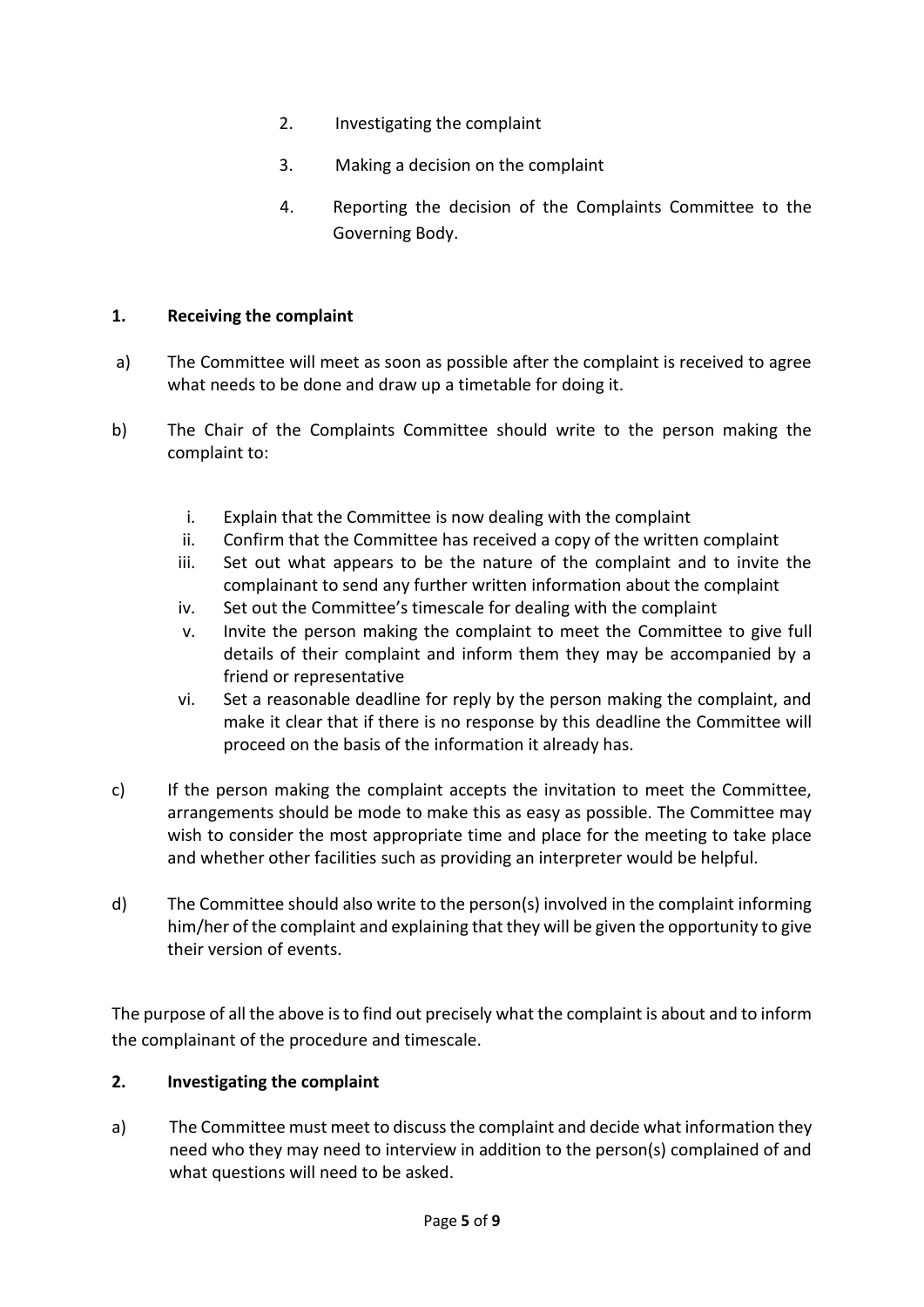- b) The interviews can proceed with prepared questions followed by other questions if necessary, and the people being interviewed should be asked if they have anything to add. Answers to the questions should be carefully recorded and the people being interviewed should be asked to sign the record of answers.
- c) Confirm that the investigation is not a staff disciplinary investigation.
- d) Following interviews with staff it may be necessary to ask for further information from the person making the complaint.
- e) The complainant and the person(s) who is the involved in the complaint should be informed it there is a delay in the investigation process.
- f) When the Complaints Committee is satisfied that it has all the available information it will consider the complaint and all the evidence. Governors serving on the Committee should all try to reach an agreed decision, and should decide what should be done to resolve the complaint. If a unanimous decision cannot be agreed, a majority decision will be made.
- g) It may be possible for the Complaints Committee to recommend changes to school policies or procedures to try and prevent the same problem happening again in the future.

#### 3. **Making the decision**

- a) The Complaints Committee must make their decision on the basis of the information in their possession.
- b) They should produce an investigation report which documents their decision. This would need to be produced if the complainant was to refer the matter to the Secretary of State.
- c) This report is usually written by the Chair of the Committee.
- d) The investigation report will be brief and will usually keep the names of the pupil, parents and people interviewed confidential. Its purpose is to:
	- i. Summarise the evidence gathered
	- ii. Give the decisions made by the Complaints Committee
	- iii. Give any recommendations made by the Complaints Committee to prevent a similar problem happening again.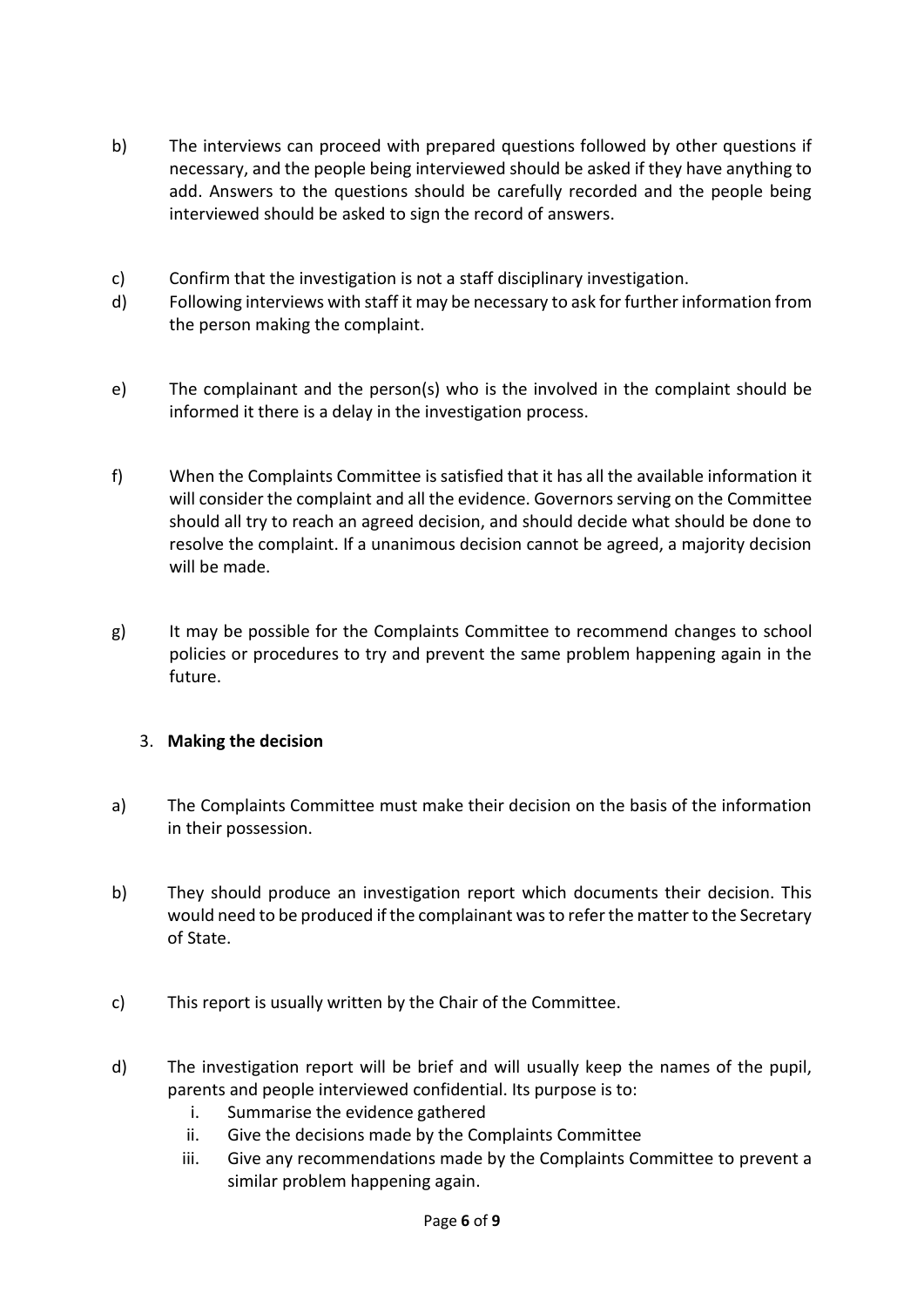- e) Where conflicting versions of events have been given it should be clear from the report why one version has been preferred over the other.
- f) In very few cases it could happen that one of the recommendations is for the Governing Body to hold a formal disciplinary investigation to find out if staff disciplinary action is necessary. In this case the Complaints Committee should seek the advice of the School Governor Service and/or the Human Resource Service **before the investigation report is issued to the Governing Body.**
- g) The decisions and recommendations of the Committee should be;
	- i. Sent to the person making the complaint with the information that if the Governing Body's response has failed to satisfy the person making the complaint he or she may complain to the Department for Education (DfE) on the grounds that the Governing Body has failed to discharge its statutory duties
	- ii. Sent to the Co-Headteachers
	- iii. Sent to any person(s) complained against.

#### **4. Reporting back the decision**

- a) The outcome of the complaint should be reported back to the Governing Body, for information only, as with any delegated decision. Under current arrangements, this decision is final, although a complaint may be made to the DfE that the Governing Body has failed to discharge its statutory duties.
- b) The report back should take the form of a paragraph briefly summarising the complaint, the investigation and the outcome. The Committee's recommendations should be given. No names should be given in the report back.

**Signed: ……………………………………………………. Chair of Full Governing Body**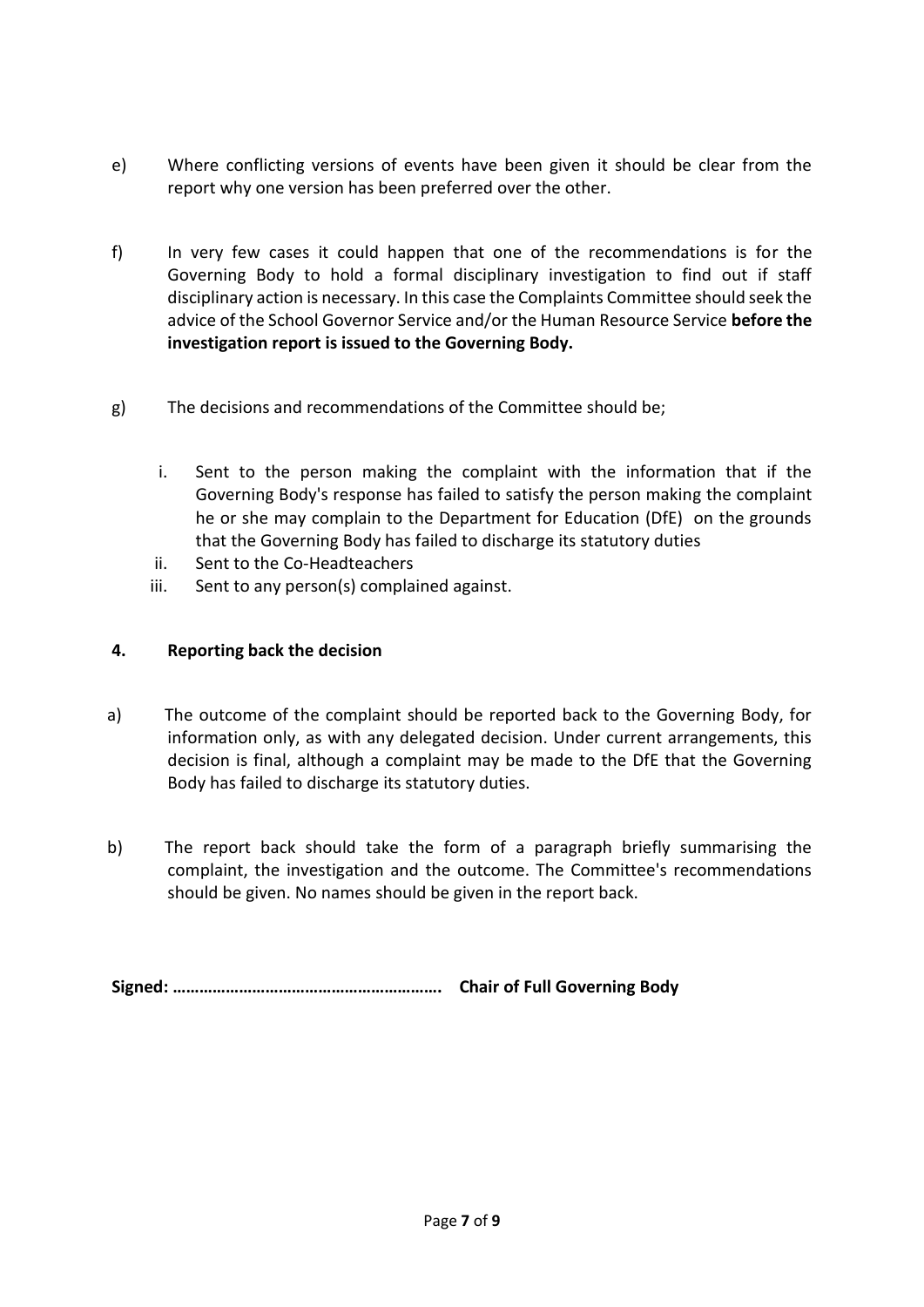### **Appendix 1**

## **The roles of the Local Government Ombudsman (LGO) and OfSTED in dealing with complaints, and the types of compliant they can investigate.**

#### **What can the LGO investigate?**

The Local Government Ombudsman (LGO) can consider complaints about matters relating to education in all local authorities (LAs) in England. It can investigate alleged maladministration in:

- School transport services
- Special educational needs (SEN) provision
- School admissions
- Permanent exclusions from a school

However, in most LAs in England, parents/carers may not refer more general complaints about maintained schools to the LGO. Instead, according to the LGO factsheet on complaints about schools, they may complain to LAs, to the secretary of state, or to OFSTED.

**If a complaint is unresolved and the complainant feels that the school has behaved unreasonably** about their concerns, there are two channels they can take depending on where the school is. For most schools they can write to the **Secretary of State for Education**:

The Secretary of State Department for Education Sanctuary Buildings Great Smith Street London SW1P 3BT

Telephone: 0370 000 2288 [www.education.gov.uk](http://www.education.gov.uk/)

As well as inspecting schools and monitoring how they perform, **OFSTED** also considers complaints if they affect **the school as a whole**. For example:

- o the school is not providing a good enough education
- $\circ$  the pupils are not achieving as much as they should, or their different needs are not being met
- $\circ$  the school is not well led and managed, or is wasting money
- o the pupils' personal development and wellbeing are being neglected.